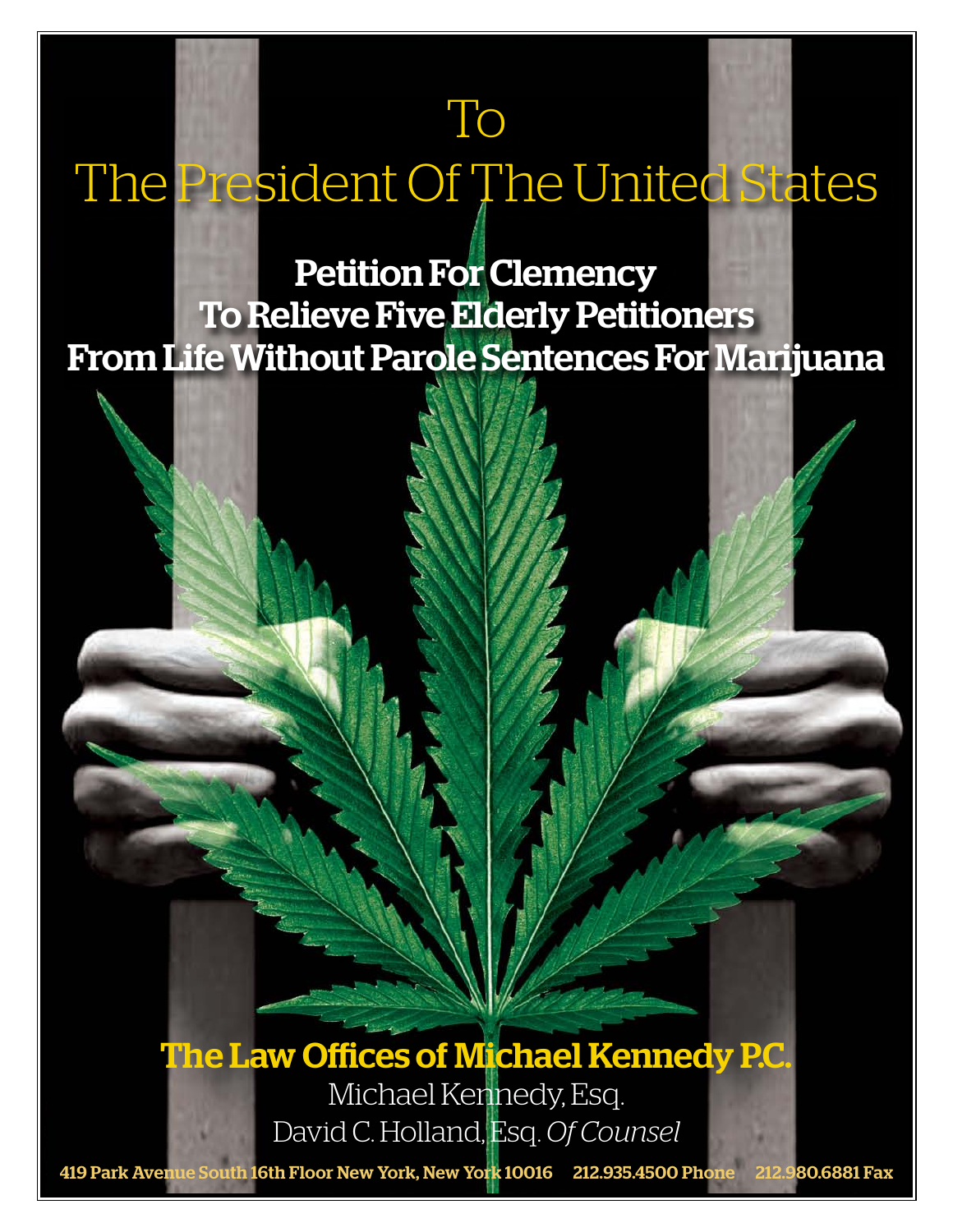LAW OFFICES OF **MICHAEL KENNEDY** A PROFESSIONAL CORPORATION **419 PARK AVENUE SOUTH**  $16<sup>TH</sup>$  FLOOR NEW YORK CITY 10016 **TELEPHONE (212) 935-4500** TELEFAX (212) 980-6881

MICHAEL KENNEDY NY AND CA BARS ROBERTO RIONDA NY AND CA BARS

DAVID CLIFFORD HOLLAND NY, NJ AND MD BARS OF COUNSEL

ELEANORA KENNEDY TRIAL CONSULTANT

November 12, 2012

President Barack Obama The White House 1600 Pennsylvania Avenue N.W. Washington, D.C. 20500

### PETITION FOR CLEMENCY AND COMMUTATION OF LIFE-WITHOUT-PAROLE SENTENCES ON BEHALF OF JOHN KNOCK, PAUL FREE, WILLIAM DEKLE, LARRY DUKE AND CHARLES CUNDIFF, WHICH IS THE ONLY HOPE AND LEGAL RECOURSE THESE FEDERAL PRISONERS HAVE OF NOT DYING IN PRISON FOR THEIR COMMON CRIME: SELLING MARIJUANA

### Dear Mr. President,

Petitioners are each serving life sentences without possibility of parole for **their common** crime: selling marijuana. These crimes in common and the criminal histories of these men involve absolutely no allegations of violence. Petitioners are well into their sixties, the age of normal retirement. Each has served at least 15 years in prison, exclusively for selling marijuana. Indeed, the average length of incarceration each of the five Petitioners has endured is 19 years. Without Presidential Clemency, each will die in prison.

Article II, Section 2 of the Constitution bestows upon you, and you alone, Mr. President, the power to grant reprieves and pardons for these marijuana conspiracy offenses committed against the United States except those involving impeachment. In discussing the grant of such constitutional power by the People to the President, Alexander Hamilton wrote that:

"[h]umanity and good policy conspire to dictate that the benign prerogative of pardoning should be as little possible fettered or embarrassed. The criminal code of every country partakes so much of necessary severity, that without an easy access to exceptions in favor of unfortunate guilt, justice would wear a countenance too sanguinary and cruel." ("Federalist #74")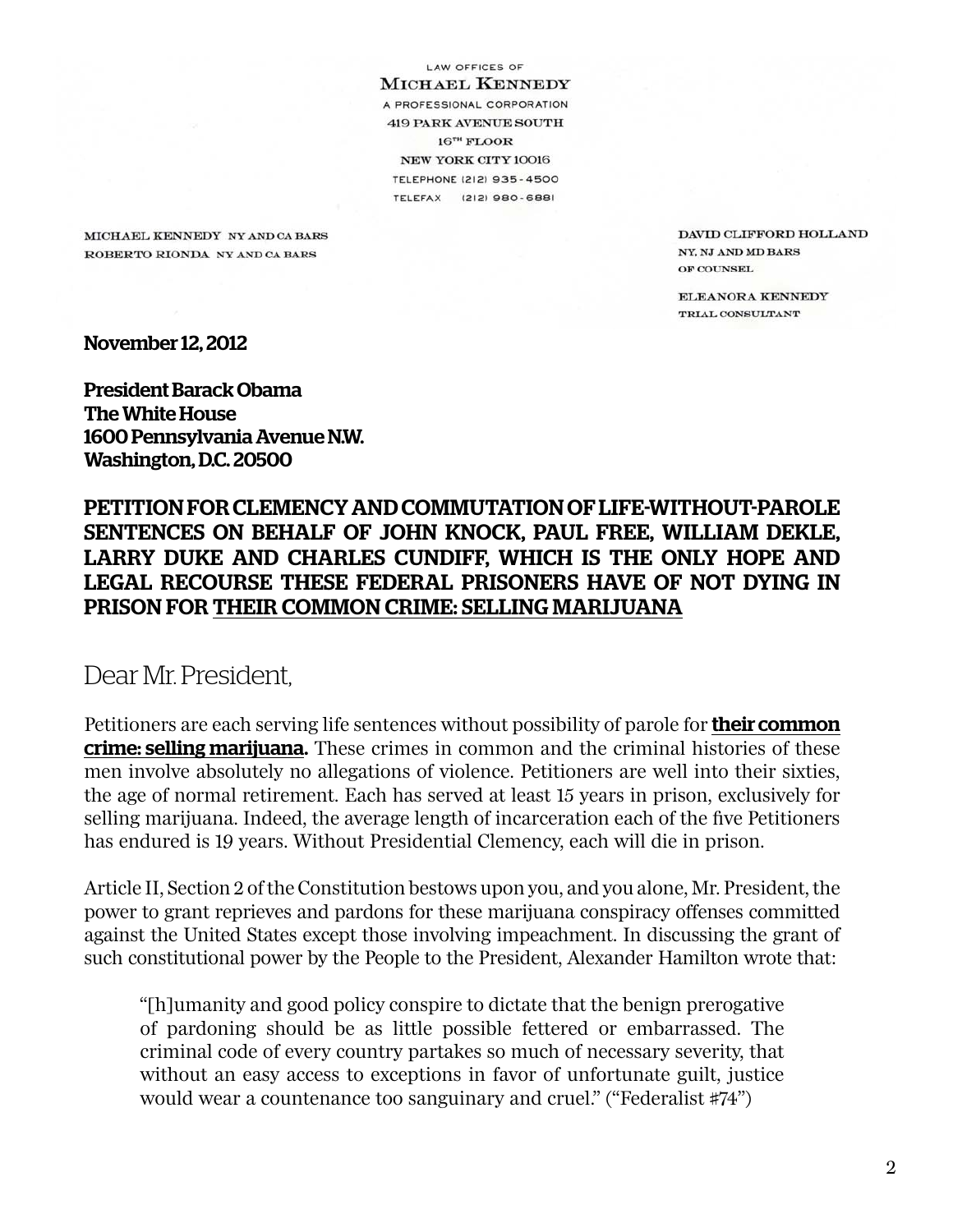To be sure, your exercise of clemency and commutation would not be correcting "unfortunate guilt." Petitioners were each found guilty after unrelated trials of marijuana distribution conspiracy offenses. Your grant of clemency would correct and cure the "unfortunate," draconian, unnecessary and barbaric sentences of life without parole that each of them is serving. Society and the sentences imposed under today's practices under the advisory nature of the U.S. Sentencing Guidelines warrant your grant of such extraordinary relief without repercussion or embarrassment.

That ability to grant clemency, granted by the people, gives you the exclusive power of mercy over federal prisoners. That power is the only hope and last prayer these five prisoners have of not dying in jail. All available legal proceedings to redress these life/ death sentences have been exhausted.

## ARGUMENT SUMMARY

In the last 15 years since these sentences of life without parole (LWOP) were imposed, the fundaments of law, society and governance have changed extraordinarily. These LWOP sentences for marijuana have become irreconcilable with our present sense of basic fairness and justice, because of the sea change in attitudes toward life sentences without parole and the change in societal beliefs about the benefits of marijuana and its potential for harm.

Looked at through the present prism of the historic rise in prison populations; the unaffordable, burgeoning costs of LWOP sentences; the disproportionality of sentencings for drugs; the growing public sense that the drug wars have been a public policy disaster; and, among the majority of Americans, a sense of the relative harmlessness of marijuana, these LWOP sentences are legally and factually unjustifiable.

Clemency is the only solution to what has become an abiding injustice.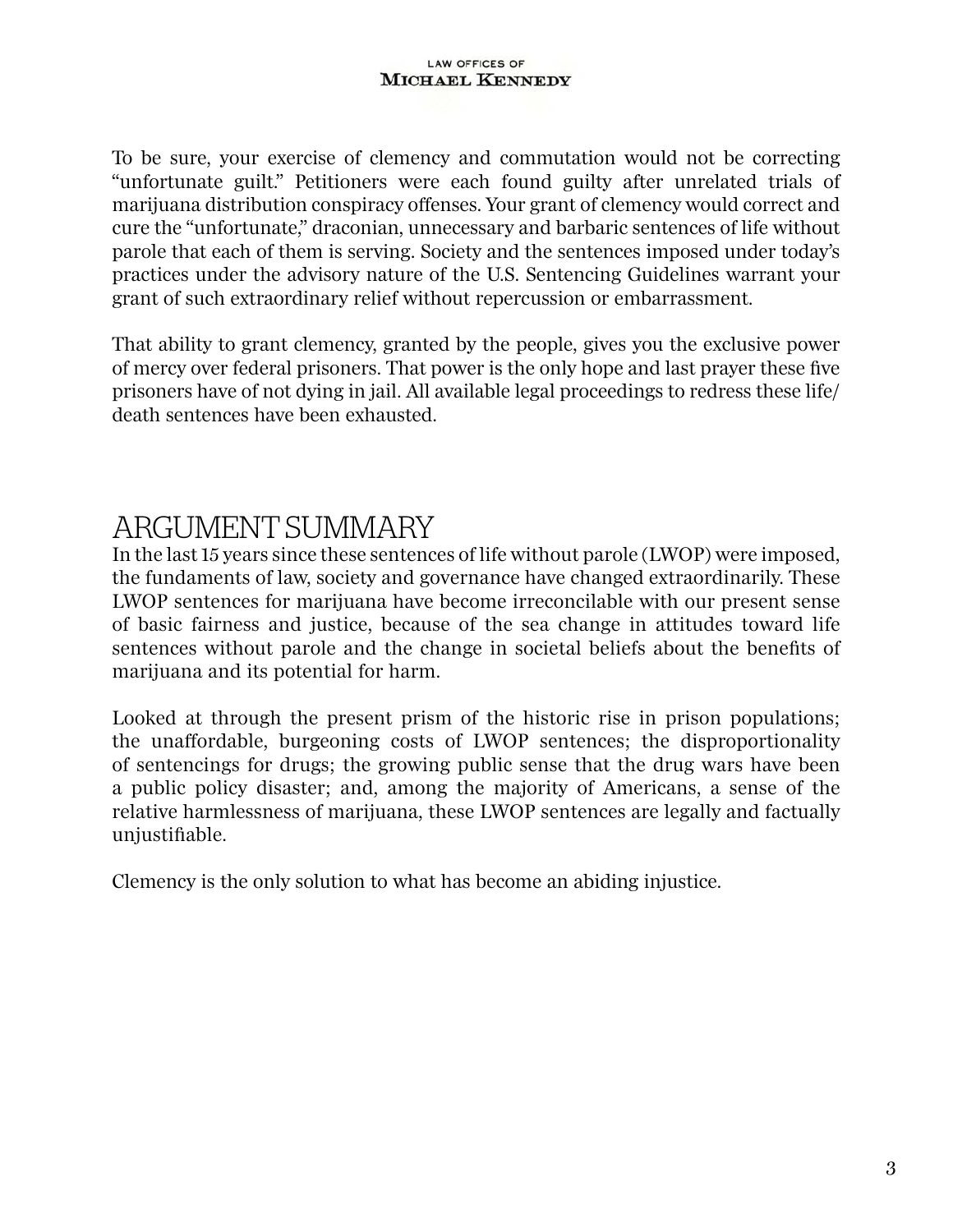### ISSUES NOT IN DISPUTE CONCERNING THIS PETITION:

- 1. These men were convicted of conspiracy to violate federal laws against the possession and distribution of marijuana, and they have no other relevant criminal history;
- 2. Each Petitioner was sentenced to at least one life term of imprisonment without the possibility of parole and cannot be considered for parole, absent a grant of clemency from the U.S. President;
- 3. There was no violence in their marijuana crimes;
- 4. Each has served no fewer than 15 years in prison for his marijuana dealings;
- 5. Each has been a model prisoner and has participated in prison programs designed to improve himself and his fellow inmates, i.e. exhibited actual rehabilitation;
- 6. Each Petitioner has met and surpassed any reasonable standard of rehabilitation;
- 7. None of these men poses any threat or danger to himself or anyone else, or to society at all, if released;
- 8. Each of these men has a stable home environment, job possibility and family awaiting him, if released;
- 9. Each is over 60 years of age and has health issues that will make it substantially ever more expensive to keep him imprisoned;
- 10. None of the sentencing judges had any discretion but to sentence these men to a mandatory minimum of anything other than life imprisonment without possibility of parole;
- 11. Each of these men will die in prison without the exercise of Presidential Clemency.

### WHAT THIS JOINT PETITION FOR CLEMENCY IS NOT ABOUT:

1. Guilt or innocence: Petitioners all accept personal responsibility for having violated the federal conspiracy law against the possession and distribution of marijuana;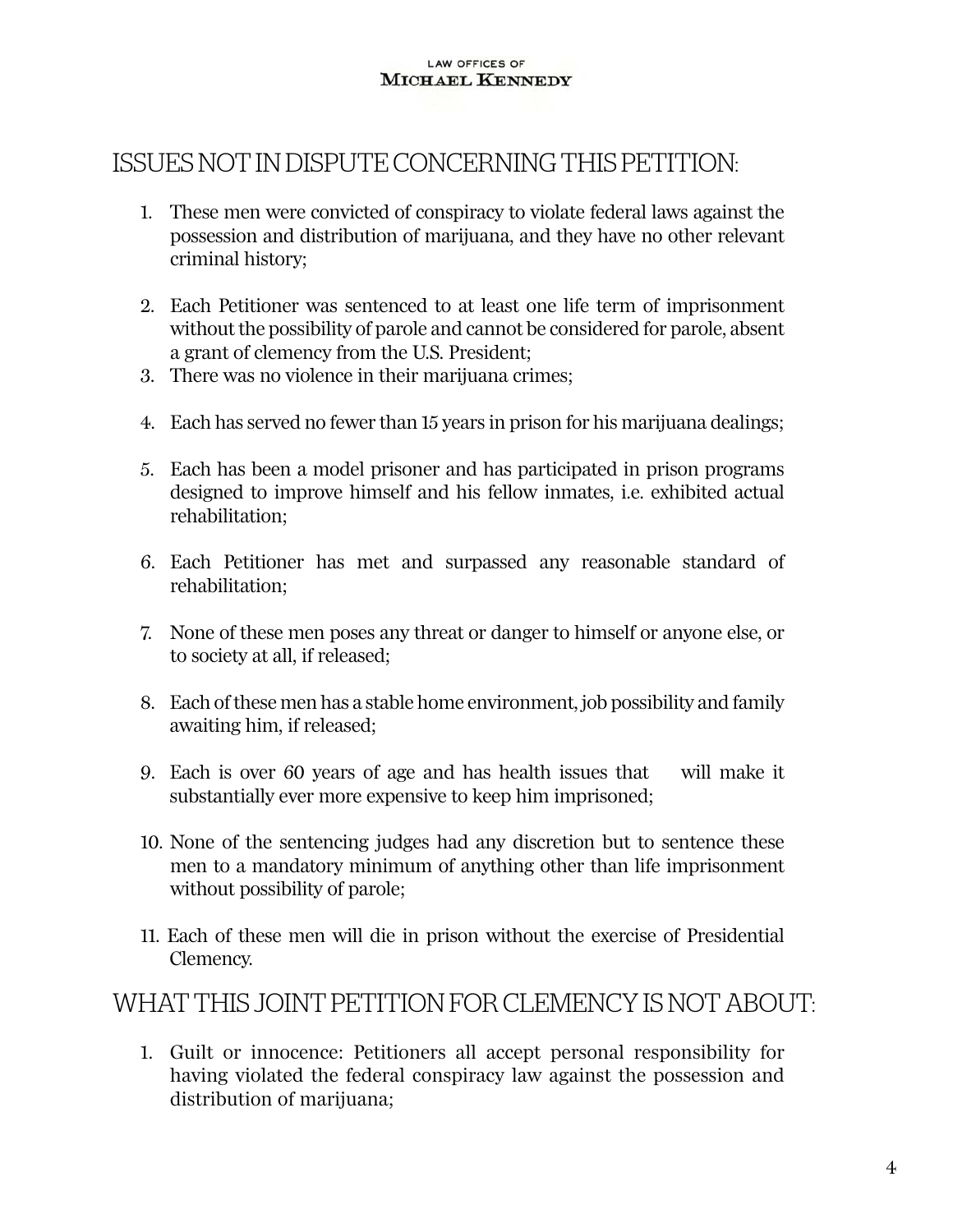- 1. Legal errors in procedural or substantive law; these issues have already been legally adjudicated against Petitioners;
- 2. There being any legal alternative available to them other than petitioning the President for clemency. Sadly, the federal courts no longer have jurisdiction to change these sentences. "A district court may not generally modify a term of imprisonment once it has been imposed." United States v. McGee, 533 F3d 225, 226 (2d Cir, 2009); see also US v. Forbes 389 Fed Appx 57 (2d Cir, Aug 10, 2010). With marijuana, such a severe sentence does not seem to "advance the goals of the criminal justice system in some way." Ewing v. California, 538 US at 28, citing Solem v. Helm 463 US 277, 297, n. 22 (1983). Lacking any other avenue of redress, the Petitioners herein seek presidential commutation to create parity among their sentences and those handed down for marijuana-only distribution conspiracies under today's sentencing guidelines and practices.

### WHAT PRECISELY DOES THIS PETITION ASK THE PRESIDENT OF THE UNITED STATES TO DO?

Exercise the President's constitutionally vested power of clemency by commuting Petitioners' sentences to time served, which would make said Petitioners immediately eligible for release consideration.

President John F. Kennedy set a precedent for mass pardons with drug crimes and had his Attorney General state that the President pardoned all first-time offenders convicted of crimes under the Narcotics Control Act of 1956, which effectively nullified a legislative Act of Congress. The Attorney General would later report that:

"[t]he commutation of sentences granted during the past year included many long-term narcotic offenders who, by statute, were not eligible for parole but whose sentences were felt to be considerably longer than the average sentences imposed for such crimes." (63 A.G. Report)

President Abraham Lincoln also saw the equity and efficacy of granting group pardons, and he issued more than a hundred of them for the very reasons that 18 U.S.C. §3553 codifies: 101 of those issued were based upon "good conduct during confinement," 61 based upon the petitioner's repentance, 20 because the offense was a petitioner's first, 20 due to declining health while incarcerated, 15 due to old age, and 14 for confessing or pleading guilty. Ruckman, P.S., Jr., and Kincaid, David, "Inside Lincoln's Clemency Decision Making," Northern Illinois University, p. 17.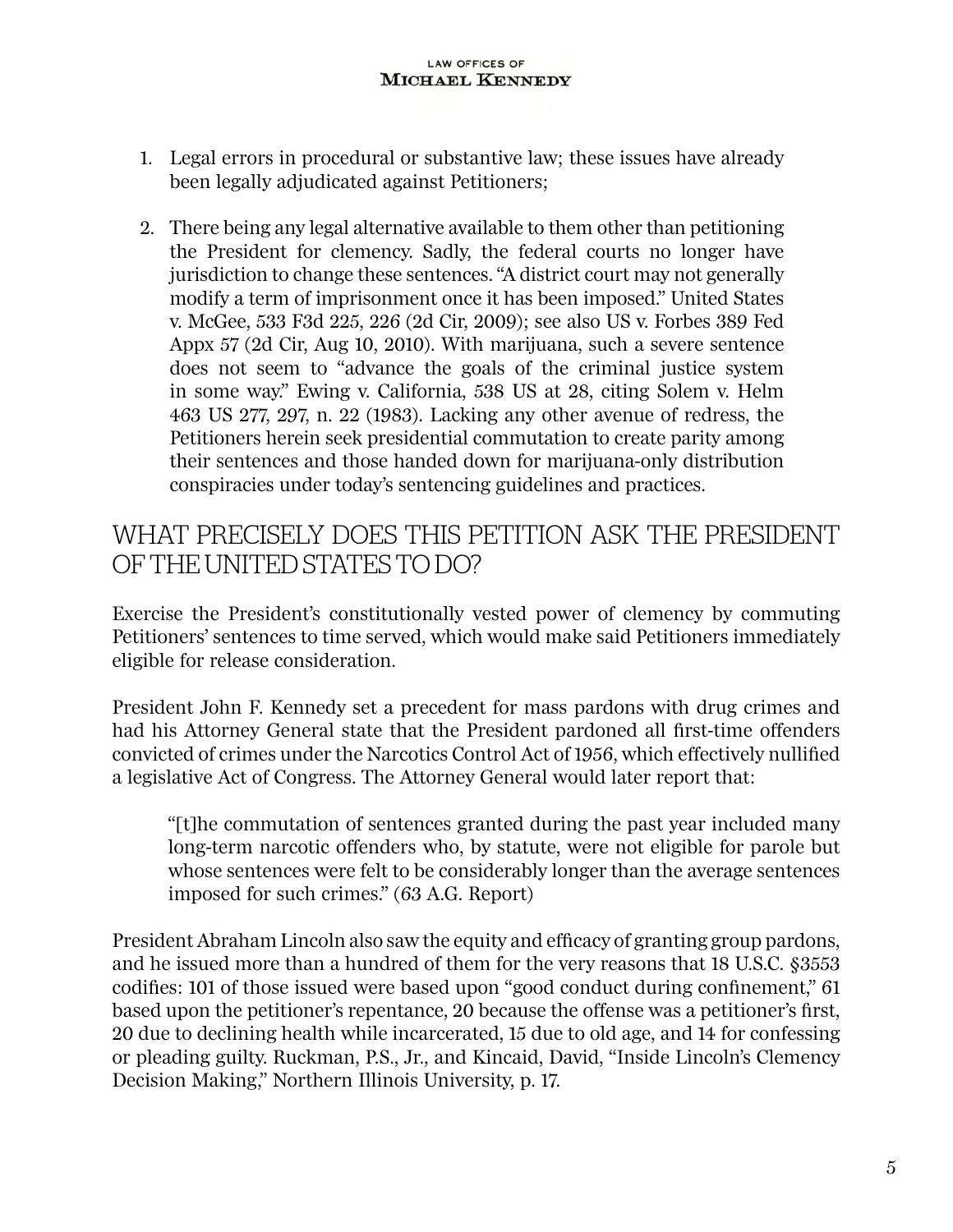Certainly the Petitioners, whose personal transformations in prison to becoming educators, nonviolent conflict resolution strategists, literacy volunteers, and crafts and trade teachers, would well fall within the matrix of these redemptive factors employed by Lincoln.

### THE FUNDAMENTAL QUESTION RAISED BY THIS PETITION

### IS THERE ANY INTEREST OF AMERICAN SOCIETY, LAW OR GOVERNANCE THAT IS FURTHERED BY THE CONTINUED INCARCERATION OF THESE FIVE FELONS SERVING LIFE SENTENCES WITHOUT PAROLE FOR THEIR NONVIOLENT, MARIJUANA-ONLY OFFENSES?

The answer is **NO.** 

### THESE ARE THE CHANGED CIRCUMSTANCES IN AMERICAN LAW, SOCIETY AND GOVERNANCE IN THE LAST 15 YEARS THAT MAKE THESE LWOP SENTENCES FOR MARIJUANA UNJUSTIFIABLE:

Two highly significant historical events have caused a sea-change in relevant circumstances and public attitudes regarding marijuana, since these men were sentenced to life in prison without the possibility of parole.

a. The U.S. Government, through its Attorney General, as empowered by the Controlled Substances Act (21 USC §801, et. seq.), under which these men were convicted and imprisoned, and 18 states and the District of Columbia have given de jure status to a de facto reclassification of the medical benefits and value of marijuana by decriminalizing medical marijuana.

By the U.S., through its Department of Justice ("Ogden") Memorandum ("Investigations and Prosecutions in States Authorizing Medical Use of Marijuana", October 19, 2009), acknowledging the legitimacy of states' medical marijuana laws and affirming the fact that the DOJ would not prosecute state actors dealing with marijuana, who were in compliance with their state medical marijuana laws.

See also July 1, 2011 ("Cole Memorandum"), which only impacts large-scale commercial sales, not the issue of legitimacy of medical marijuana itself.

By the states, 18 of which legalized marijuana by state statutes, and the District of Columbia, legalizing medical marijuana for legitimate doctor-prescribed medicinal uses against an enumerated list of public illnesses and diseases, thereby factually discrediting the underlying,  $\overline{6}$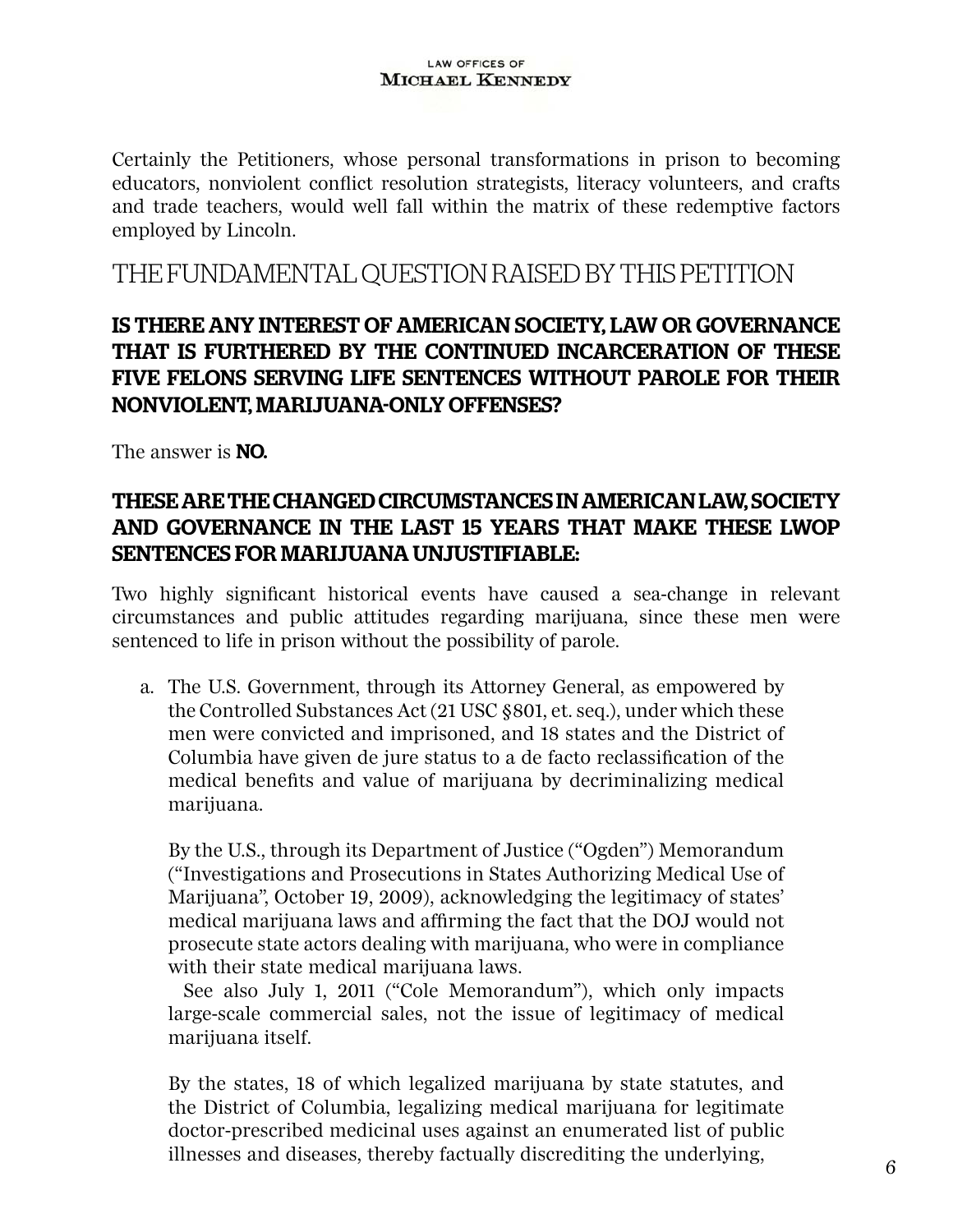although never proven, rationale for marijuana's illegality: that marijuana was supposed to be a harmful, addictive, dangerous drug that was entirely devoid of any medicinal value; i.e., marijuana is not addictive, harmful or dangerous, and it was a mistake to originally classify it as a dangerous drug.

On November 6, 2012, the states of Colorado and Washington legalized possession of marijuana, when by referendum they passed "recreational" marijuana decriminalization law, which will treat marijuana like alcohol.

"Recreational" marijuana is exactly what Petitioners conspired to distribute. There is no suggestion in these cases that their distribution of marijuana was for medical use. The point is that the legalization of medical marijuana by 18 states and the legalization of marijuana by two states (since these men were sentenced) provide compelling evidence that time has changed public attitudes toward both medical and recreational use of marijuana.

a. Since the underlying marijuana convictions herein were handed down in the mid-1990s, more than 50% of our citizenry (see Gallup poll graph attached] have come to believe marijuana should be legalized, regulated and taxed, or decriminalized entirely. Additionally, over three-quarters of the U.S. population favor allowing marijuana to be used as legitimate medicine. See Pew Research Center for People and Press, April 1, 2010 Report; http://www.People-press.org/2010/04/01/public-support-forlegalizing-medical-marijuana/

Because marijuana now enjoys broad public acceptance as a medicine, the fear, ignorance and theoretical harmfulness underlying its illegality have been profoundly discredited. There is no scientific evidence and little public support for the old perceived wisdom that marijuana is harmful, addictive, dangerous or devoid of medicinal value.

Obviously, that marijuana is a "public menace" no longer has any scientific resonance, and public belief that it is harmful and that those who sell it are causing harm to the users of marijuana for medicinal or recreational purposes has waned.

Inasmuch as societal and governmental views about marijuana have gone through such a radical change in the last 15 years, is it unfair, Mr. President, for us to look anew at the most draconian prison sentences that could ever be imposed, to wit: life/death sentences without a possibility of parole against these five prisoners for having done nothing worse than distribute marijuana in violation of our fundamentally misguided and now mindless anti-marijuana laws?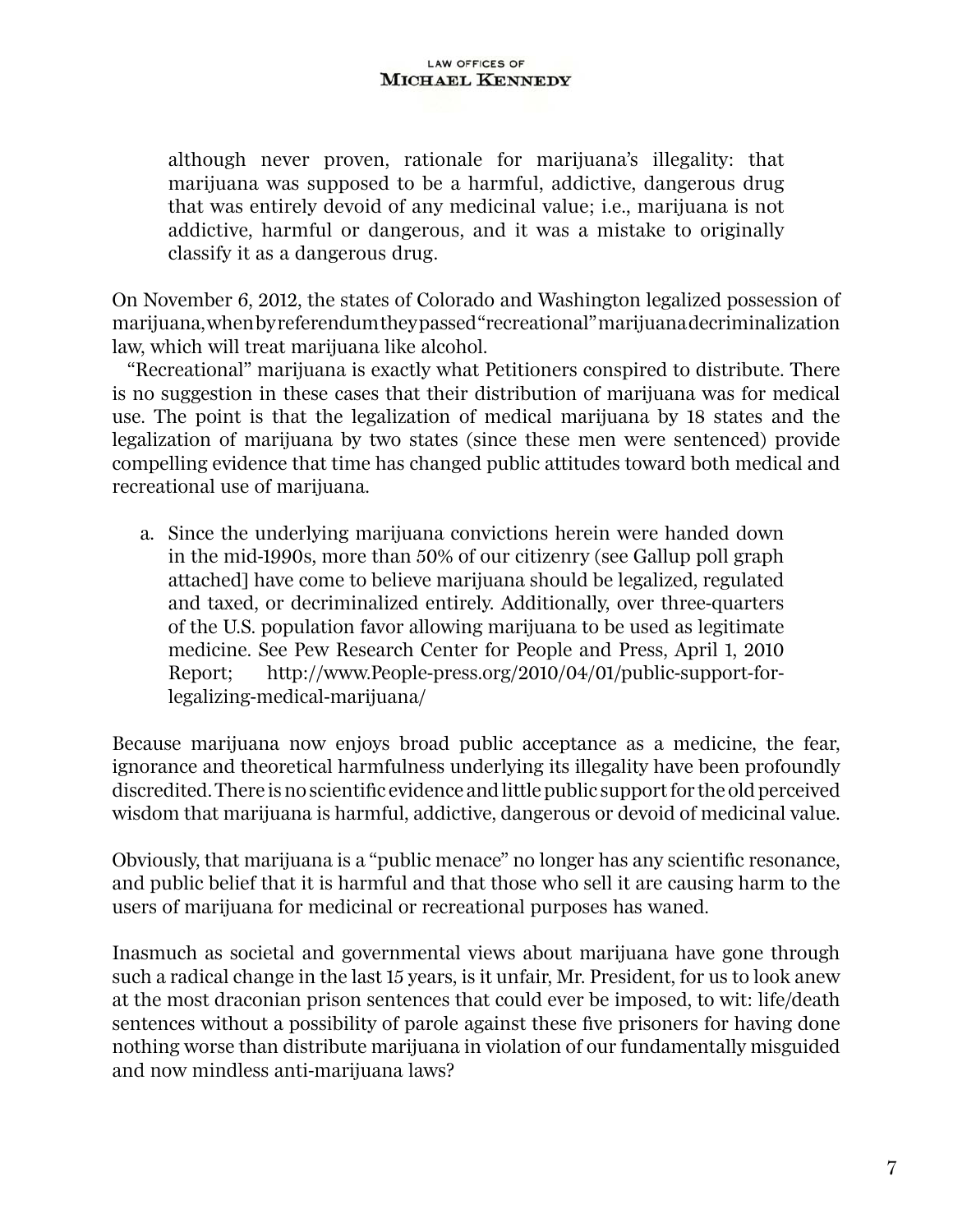### Additional compelling reasons for commuting these sentences:

1. The LWOP sentences are grossly disproportionate to the minimal potential threat to the public good that marijuana sales present; Human Rights Watch (H.R.W.) in its 2012 report "Old Behind Bars . . ." has among its conclusions:

"To attempt to justify any period of incarceration, let alone imprisonment for life . . . (as in Petitioners' cases) . . . without inquiring into the proportionality between the offence and the period of imprisonment, is to ignore, if not deny, that which lies at the very heart of human dignity. Human beings are not commodities to which a price can be attached; they are creatures with inherent and infinite worth; they ought to be treated as ends in themselves, never merely as a means to an end." With examples cited of retribution, incapacitation, deterrence, rehabilitation or pure political calculations. http://www.hrw.org/sites/default/files/ reports/usprisons0112\_brochure\_web.pdf; See also "Disproportionate Sentences as Human Rights Violations," The Modern Law Review, vol. 67, no. 4 , July 2004.

2. No public good, policy or interest is furthered by the continued incarceration of these fully rehabilitated, long-suffering prisoners and their families; HRW 2012 Report: "Elder prisoners are costly to care for, yet research indicates that many of these older inmates represent a relatively lower risk of reoffending and show high rates of parole success."

Our society gets nothing of value from the millions of dollars spent on protracting the suffering of these old men and their families. In fact, both the actual and the opportunity costs of wastefully warehousing these men cannot possibly be worth the zero-sum game of life in prison for mere marijuana; the Project for Older Prisoners (POPS) of the George Washington University School of Law and the ACLU have reported that elderly prisoners are the fastest-growing (estimated elderly prison population will be 10% of total by 2013 per HRW Report) segment of the prison population, primarily because of tough sentencing laws, and are three times more expensive to incarcerate than younger inmates. According to Human Rights Watch, between 1995 and 2010, the number of state and federal prisoners age 55 and older nearly quadrupled to 124,400 inmates (an increase of 282%), while the overall prisoner population grew by less than half (increase of 42%). http://www.hrw.org/sites/default/files/reports/ usprisons0112\_brochure\_web.pdf at p. 6.

3. It costs \$72,000 to house an elderly inmate for one year as compared to \$24,000 per year for a younger prisoner. See HRW and ACLU reports, supra.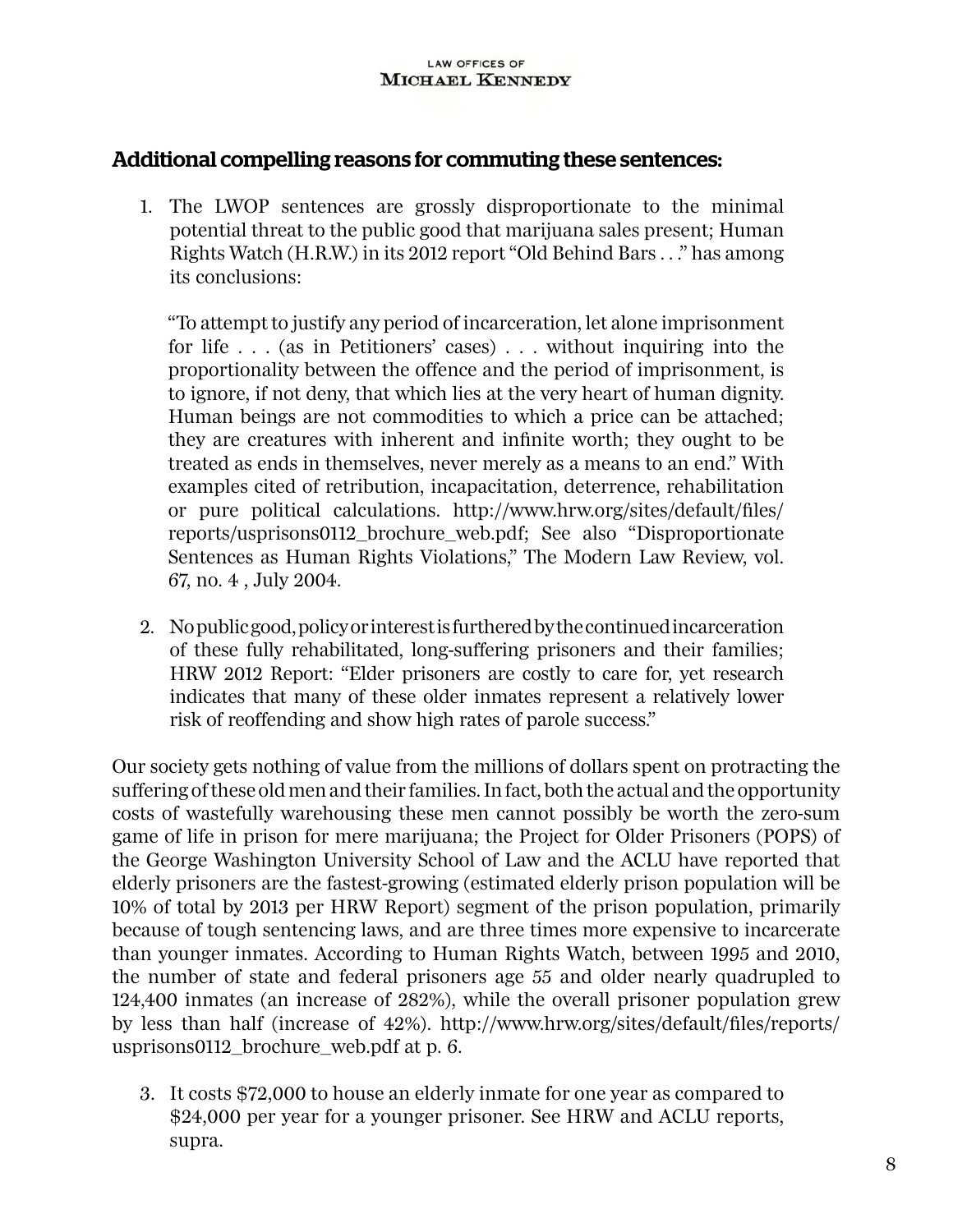- 1. As a matter of both fact and policy, our national "War on Drugs" has been an unmitigated disaster and an abject failure: Marijuana is more broadly available and cheaper than at any time in our nation's history;
- 2. Among the societal and collateral victims of our marijuana "Drug Wars," obviously including these five prisoners, are our court system, our penal system and all of our public service organizations that have been defunded, neglected or abandoned in order to pay for these costly "wars";
- 3. Perhaps the most profound societal loss stemming from the Drug Wars is the criminalization of huge segments of our country, as well as the corruption and cynical disrespect for all law and authority that bad law and policy—e.g., marijuana prohibition—have generated in rending the fabric of our society. The corruption, moral decay and alienation caused by this unholy war have reduced our country's moral vibrancy more than all of our real wars put together.

### THE COMMONALITIES AMONG THESE PETITIONERS OF NONVIOLENT, MARIJUANA-ONLY CRIMES—LIFE SENTENCES WITHOUT PAROLE, MORE THAN 15 YEARS IN PRISON ALREADY SERVED AS MODEL PRISONERS, ADVANCED AGE AND HEALTH ISSUES—MAKE THIS JOINT PETITION APPROPRIATE FOR COLLECTIVE AND INDIVIDUAL CLEMENCY CONSIDERATION.

Petitioners are five men in their sixties who seek clemency and commutation from their LWOP sentences. Time is running out for these men. As geriatric inmates, they are gradually becoming prisoners of their jail beds as they approach the end of their lives. All were condemned to life without parole— effectively unabated death sentences—for their involvement in unrelated, nonviolent, marijuana-distribution conspiracies.

While the Petitioners are chronologically in their sixties, physiologically prisoners are much older (at least seven years). See HRW and ACLU reports, supra. So a 60-year-old prisoner needs the care of a person who is nearly 70, due to poor diet, stressful prison life and poor medical care. This reality is compounded by the perversity of the fact that while geriatric prisoners need special care and attention, which they most likely will not receive to an adequate degree, age is known to be the most reliable predictor of recidivism: Older prisoners are less likely by a factor of one half to reoffend than younger prisoners.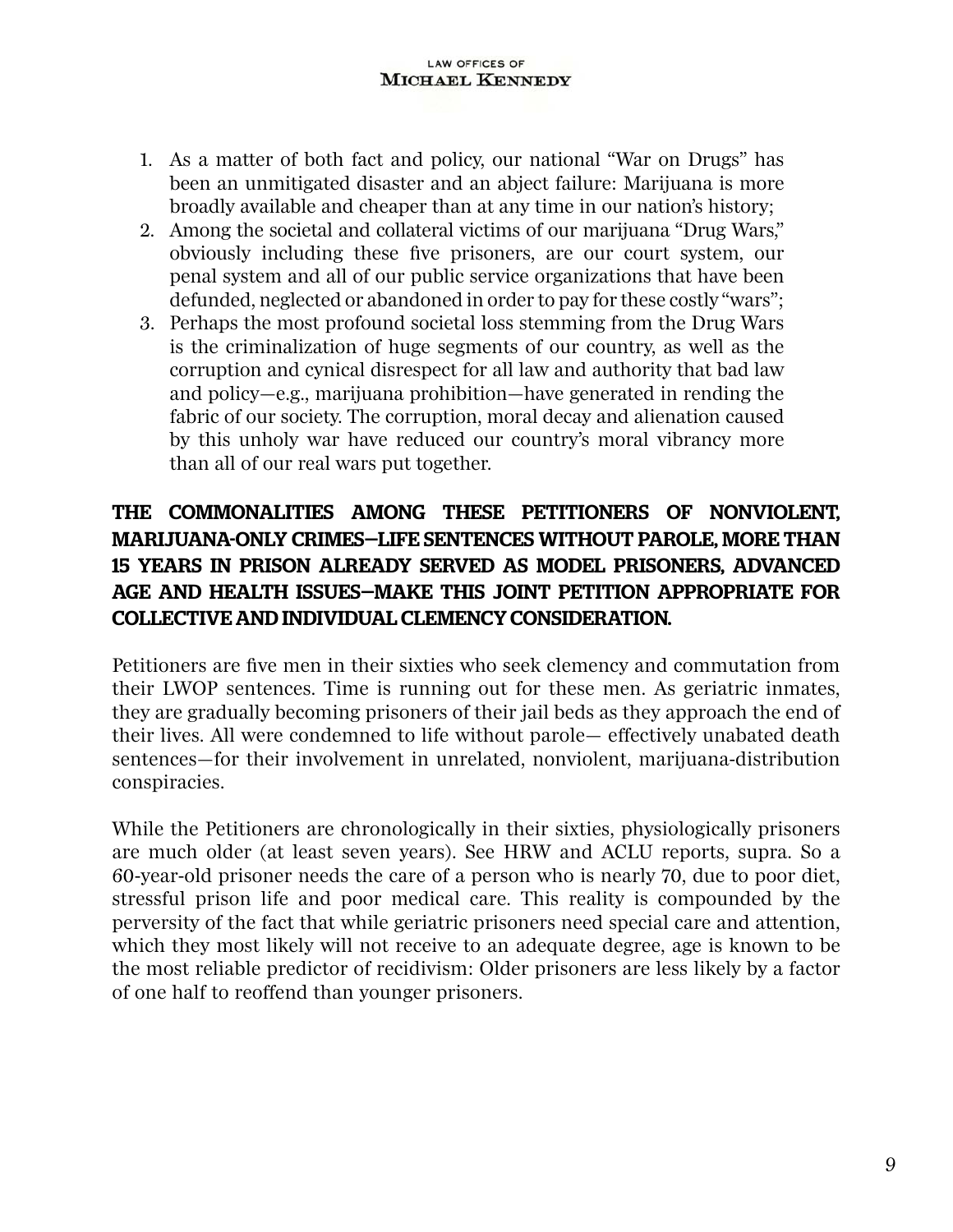### THE PETITIONERS

### JOHN KNOCK

#11150-017, U.S. Penitentiary Allenwood, White Deer, PA 17887.

John Knock, now 65 years of age, has been incarcerated for more than 16 years following his extradition from France. He was convicted at trial of having participated in a conspiracy to import and distribute marijuana in violation of 21 U.S.C. 841 et seq. At sentencing, Judge Maurice Paul of the Northern District of Florida, applying the U.S. Sentencing Guidelines, imposed two life-without-parole terms plus an additional 20 years for money laundering. This is the longest sentence given to a first-time, nonviolent, marijuana-only offender. The double life sentences were upheld by the 11th Circuit Court of Appeals. See 71 Fed. Appx. 821 (Table). Certiorari was denied by the U.S. Supreme Court. See 129 S.Ct. 1655, 173 L.Ed.2d 1026 (2009).

John has chronic sinus problems as a result of an untreated fracture of his zygomatic arch. He has circulatory problems and one ankle swells to twice its normal size. His vision problems and dental needs go untreated.

John Knock has been a model prisoner. He has taught courses to other inmates in conventional and nonconventional home building and on physical education, and has devised programs to address nonphysical conflict resolution for fellow inmates. Though John has been incarcerated for 16 years, his ex-wife; his son, Aaron; and his two sisters and brother all make great efforts to visit him in prison with regularity. Were John's sentence to be commuted, he is assured immediate employment and a home where he will enjoy the love and support of his family.

### PAUL FREE

#42235-198, U.S. Penitentiary Atwater, Atwater, CA 95301

Paul is 62 years old and has spent the last 18 years as a model prisoner for his role in a marijuana-only distribution conspiracy. Following his conviction in the U.S. District Court, Eastern District of Michigan, in 1994, Paul Free was sentenced to the Sentencing Guidelines' mandatory minimum of life in prison with no parole. His direct appeal to the 6th Circuit was denied. See U.S. v. Gaitan-Acevedo, 148 F.3d 577 (6th Cir., 1998), cert. denied, 525 U.S. 912, 119 S.Ct. 258 (1998), rehearing denied, 525 U.S. 998, 119 S.Ct. 467 (1998). His efforts to obtain a Writ of Certiorari from a collateral appeal before the United States Supreme Court were denied. 543 U.S. 1084, 125 S.Ct. 322, 160 L.Ed.2d 243 (2004), rehearing denied, 543 U.S. 1084, 125 S.Ct. 955 (2005). Clemency remains his only recourse against dying in prison.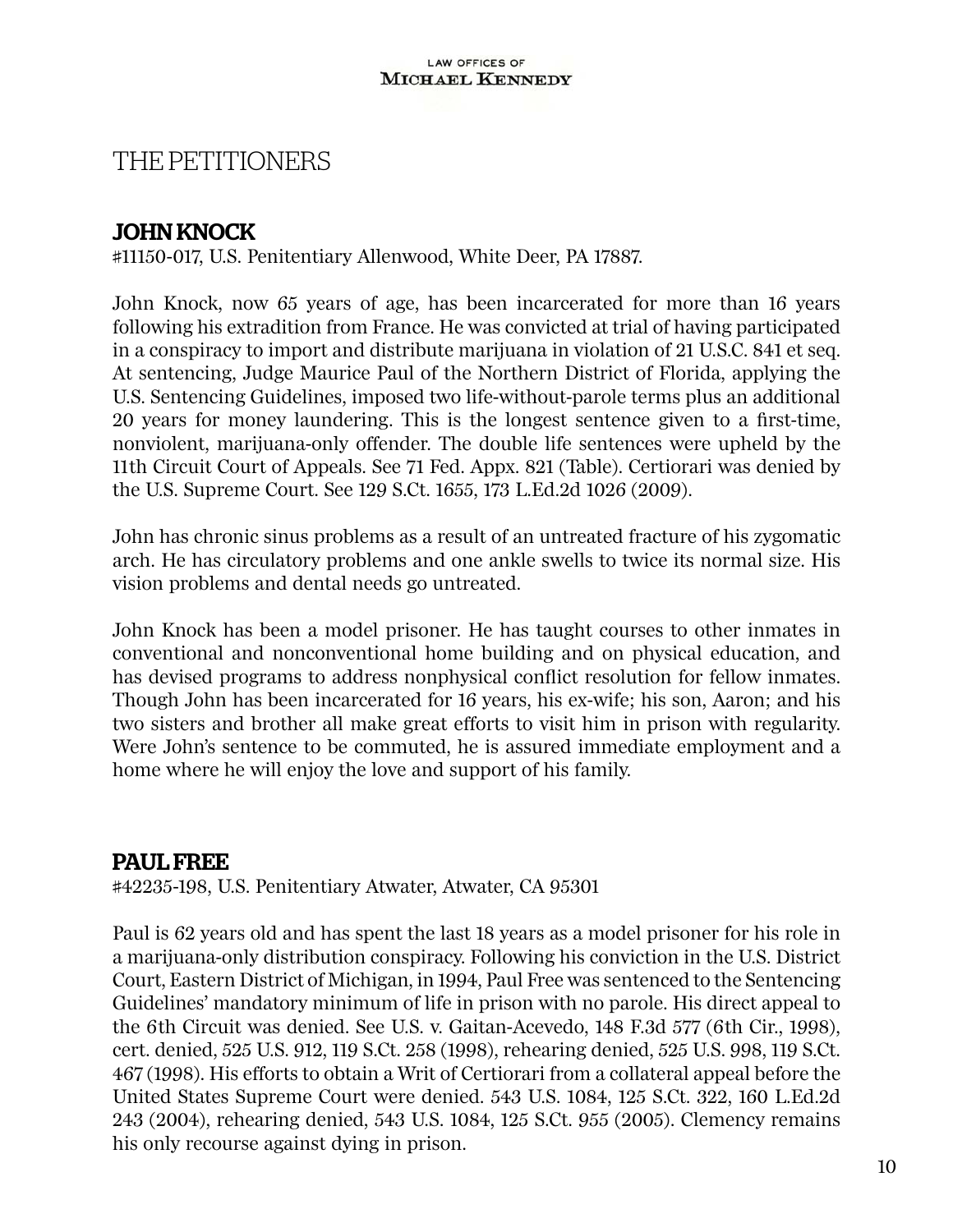Prior to his incarceration, Paul Free earned a bachelor of science degree in marine biology at San Diego State University. Just before his arrest, he was organizing a school and teaching English in Mexico. During his incarceration he has become a respected literacy instructor, assisting inmates in preparing for their General Equivalency Diploma tests. Prison officials have told Paul Free that his students have the highest graduating rate of any inmates in the prison system.

Paul has multiple medical issues, including degenerative joint disease and poor eyesight. One of his legs is shorter than the other, requiring shoe inserts, and he suffers from chronic sinus problems and allergies. Paul has had 11 skin cancers removed. Paul is supported by friends and family who visit him and have developed web pages and social networking sites on his behalf.

### LARRY RONALD DUKE

#40734-019, Jesup Federal Correction Institution, Jesup, GA 31599

Larry Duke is 65 years old and has served 23 years in federal prisons as a model prisoner since 1989. He was also convicted of a marijuana-only conspiracy in the U.S. District Court for the Northern District of Georgia and sentenced to two life terms in prison without parole. His conviction was affirmed by the 11th Circuit Court of Appeals. See 954 F.2d 668 (11th Cir. 1992), appeal after remand, 59 F.3d 1180 (1995), cert. denied, 517 U.S. 1157, 116 S.Ct. 1546, 134 L.Ed.2d 649 (1996). Larry is the longestserving nonviolent, marijuana-only inmate in the country.

Prior to his imprisonment, Larry had been a union carpenter and a decorated Marine with multiple tours in Vietnam. Larry was diagnosed, still suffers from and is being treated for serious post-traumatic stress disorder (PTSD) caused by the casualties and loss of his friends and fellow Marines in Vietnam.

While serving his life sentence, Larry obtained a federal patent for a water-delivery system that he is trying to market to the U.S. Department of Defense. He continues to work on design concepts with patentable and marketable prospects for the general public.

Larry is strongly supported by his wife, Judy Duke, and his children, Ronald Wayne Duke and Ronald Justin Duke. He has two grandsons, and his two brothers and one sister have created a very large extended family of nieces and nephews who are supportive of Larry and visit him regularly. They all want him to come home and be part of their lives and dreams.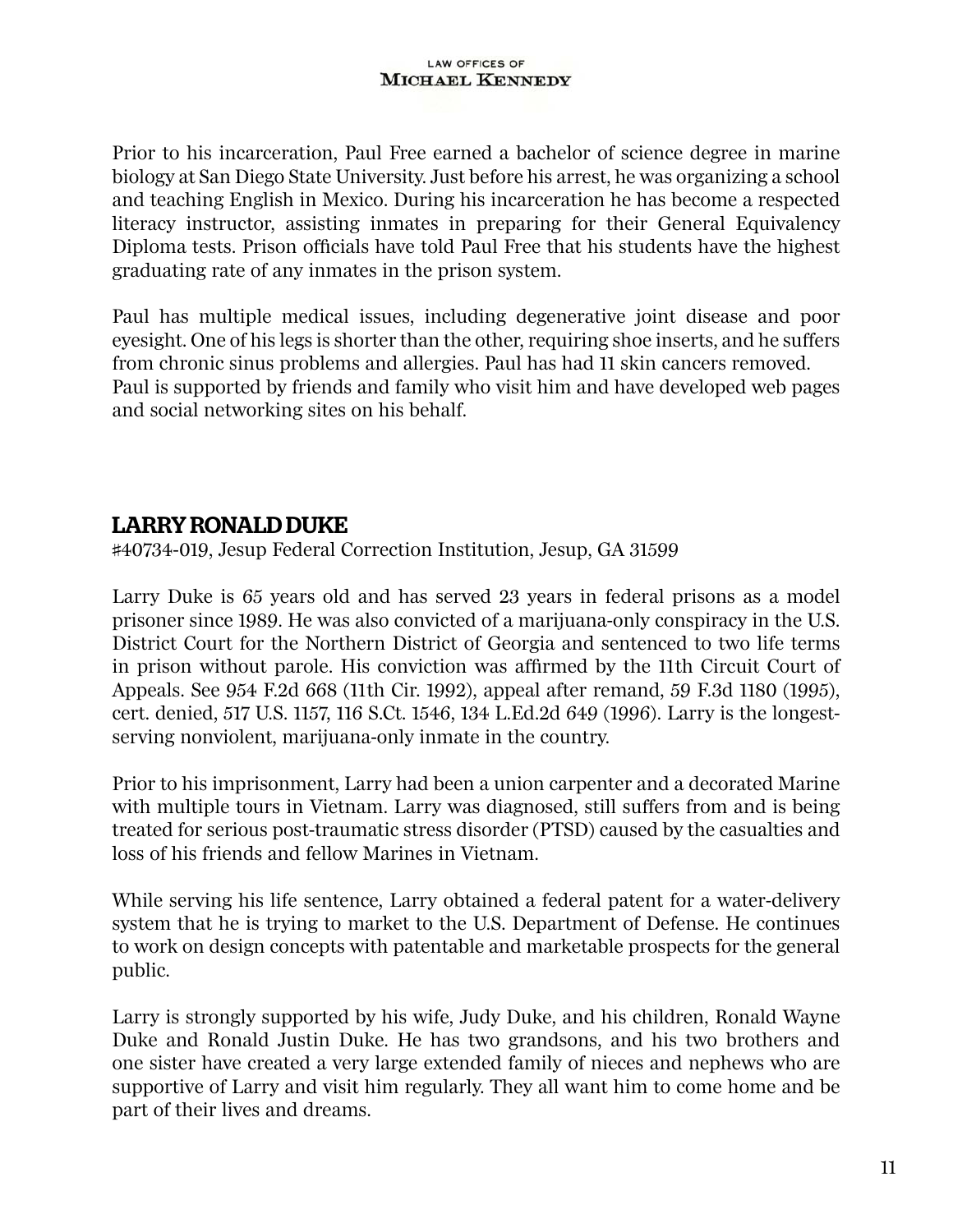### WILLIAM DEKLE

#04327-018, U.S. Penitentiary Big Sandy, Inez, KY 41224

William Dekle is 63 years of age; the last 22 of which he has spent in prison after being convicted in the U.S. District Court for the Northern District of Florida of conspiracy to distribute marijuana. He was sentenced to two life terms without parole. This conviction and sentences were upheld on appeal to the 11th Circuit Court of Appeals. See 768 F.2d 1257 (1985).

Despite his chronic knee injury and slowly staggering gait, he remains a model prisoner who has participated in more than 30 courses while in prison and has counseled many of his prison mates.

Billy has a wife, two daughters, and grandchildren, all of whom have kept in touch with "Papa Billy" during his decades in prison. They will ensure that Billy has a stable home environment to which he will return should clemency be granted.

Before prison, Billy was an FAA-licensed pilot with certifications for commercial flying, as well as for instrument flying and multiengine aircraft. Billy also served in the U.S. Marines and was honorably discharged.

### CHARLES "FRED" CUNDIFF

#09400-017, Federal Correctional Institution, Coleman Medium, Coleman, FL 33521

Charles "Fred" Cundiff is a 66-year-old inmate who has been incarcerated since 1991. He was convicted of a nonviolent, marijuana-only offense and went to trial. His conviction was upheld on appeal. 16 F.3d 1231 (Table)(11th Cir., 1994), rehearing denied, 29 F.3d 643 (Table)(11th Cir., 1994).

Before his arrest he worked in construction and retail, and at a plant nursery.

As an inmate, Charles worked for Unicor (Federal Prison Industries) for 12 years but had to stop due to his declining health. He has had battles with skin cancer, disintegration of orbital bone around the eye due to chronic infection, spinal surgery for severely arthritic discs, and vision problems. He ambulates via a walker and is visited regularly by two friends from his youth.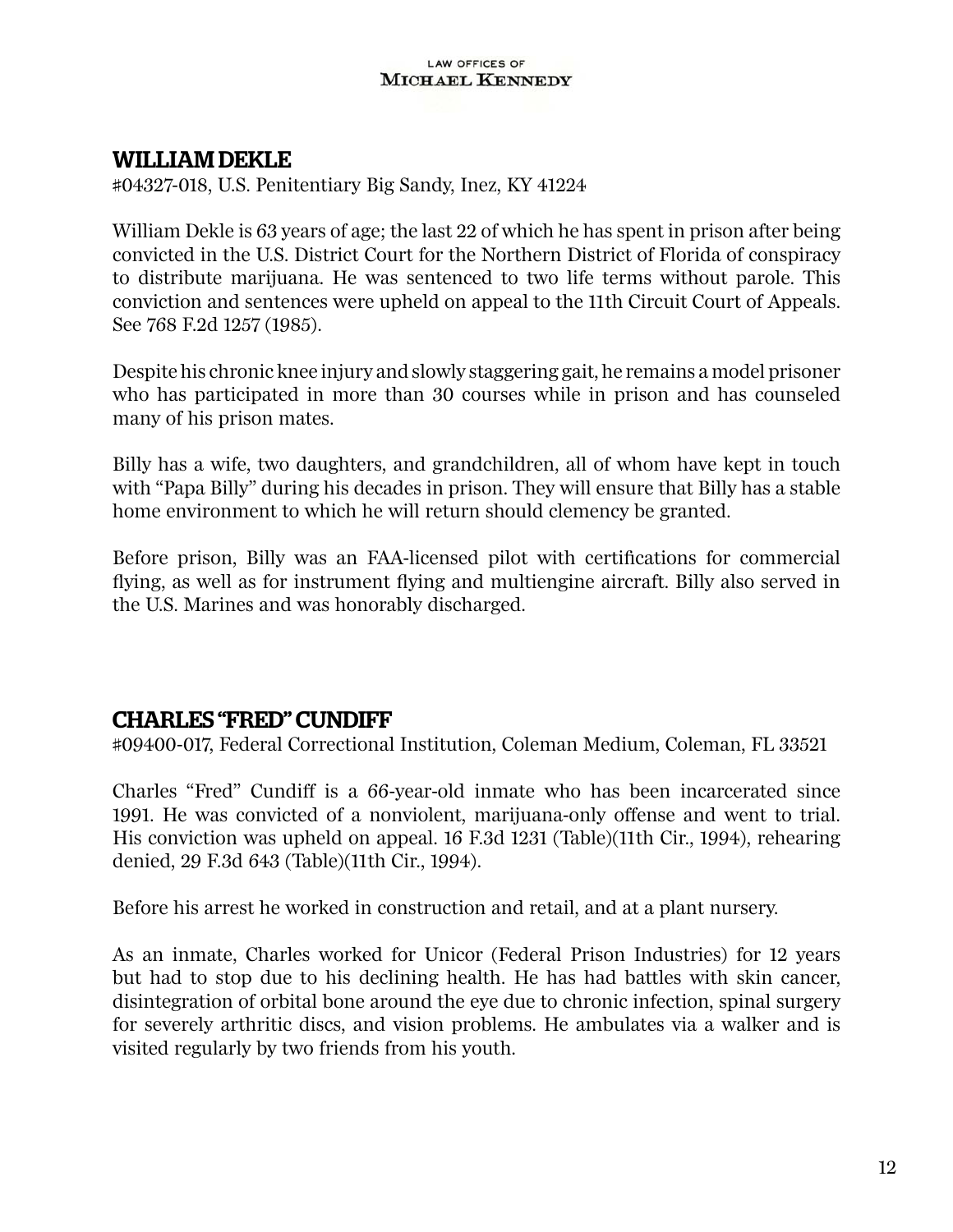### THE SENTENCING PRINCIPLES ENUNCIATED BY U.S. ATTORNEY GENERAL ERIC HOLDER IN HIS MEMORANDUM OF MAY 19, 2010.

The fundamental principle of all sentencings is that "persons who commit similar crimes and have similar culpability, should to the extent possible, be treated similarly." See Holder Memorandum to All Federal Prosecutors: "Department Policy on Charging and Sentencing" May 19, 2010, p. 1. http://www.justice.gov/oip/holder-memo-charging-sentencing.pdf.

Neither disparity in sentencing for similar offenses nor disproportionality between sentence and crime are to be tolerated in federal sentencing.

Obviously these Petitioners were treated similarly, although disproportionately to their marijuana-only, nonviolent conspiracies.

THE LWOP SENTENCES THESE MEN ARE SERVING ARE GROSSLY DISPROPORTIONATE not only to the present lack of seriousness ascribed to marijuana offenses but also to the sentences meted out in similar cases over the last 20 years. As an example of the ever-evolving sentencing trends in the U.S. under the U.S. Sentencing Guidelines, a sentence of life without parole would be rarely if ever handed down these days for a marijuana-only distribution conspiracy, and would certainly not be imposed in a case involving no violence.

For instance, Bruce Perlowin, who was described by the St. Petersburg Times (Aug. 9, 1983) as the "leader of an international organization importing and distributing multiton shipments" and later arrested, was decried by FBI Agent Chuck Ladding as "by far the largest smuggler the FBI was aware of." Perlowin, nicknamed "The King of Pot," was sentenced, prior to the passage of the federal Sentencing Guidelines, to just eight years in prison. (U.S. Bureau of Prisons Inmate Locator) In 1988, Robert Colflesh was arrested in what the Coast Guard called the "biggest maritime marijuana arrest on the West Coast" (Spokane Review, July 28, 1998); despite the enormity of his marijuana distribution ring, he was released by the U.S. Bureau of Prisons after serving only four years of his 10-year sentence. (U.S. Bureau of Prisons Inmate Locator) In 1996, federal prosecutors claimed Gregory Antonakos the "mastermind of a multimillion-dollar marijuana ring." See http://sercarzandriopelle.com/index.php?mact=News,cntnt01,detail,0&cntnt01arti cleid=14&cntnt01returnid=65. He was released in 2004 after only serving eight years. (U.S. Bureau of Prisons Inmate Locator) Brian P. Daniels was arrested in the midst of a marijuana transaction and was later described by DEA Agent Gary Leming as a "major supplier of marijuana in the United States" and the "primary source of marijuana in the western United States." Daniels received a 25-year sentence under the Sentencing Guidelines and was released in 2009 after serving 19 years. (U.S. Bureau of Prisons Inmate Locator) Arthur Torsone had described himself as one of the "biggest marijuana smugglers on the planet" when he was indicted in 1998. (Torsone, A. R., Herb Trader, "A tale of treachery and espionage in the global marijuana market," http://www.amazon.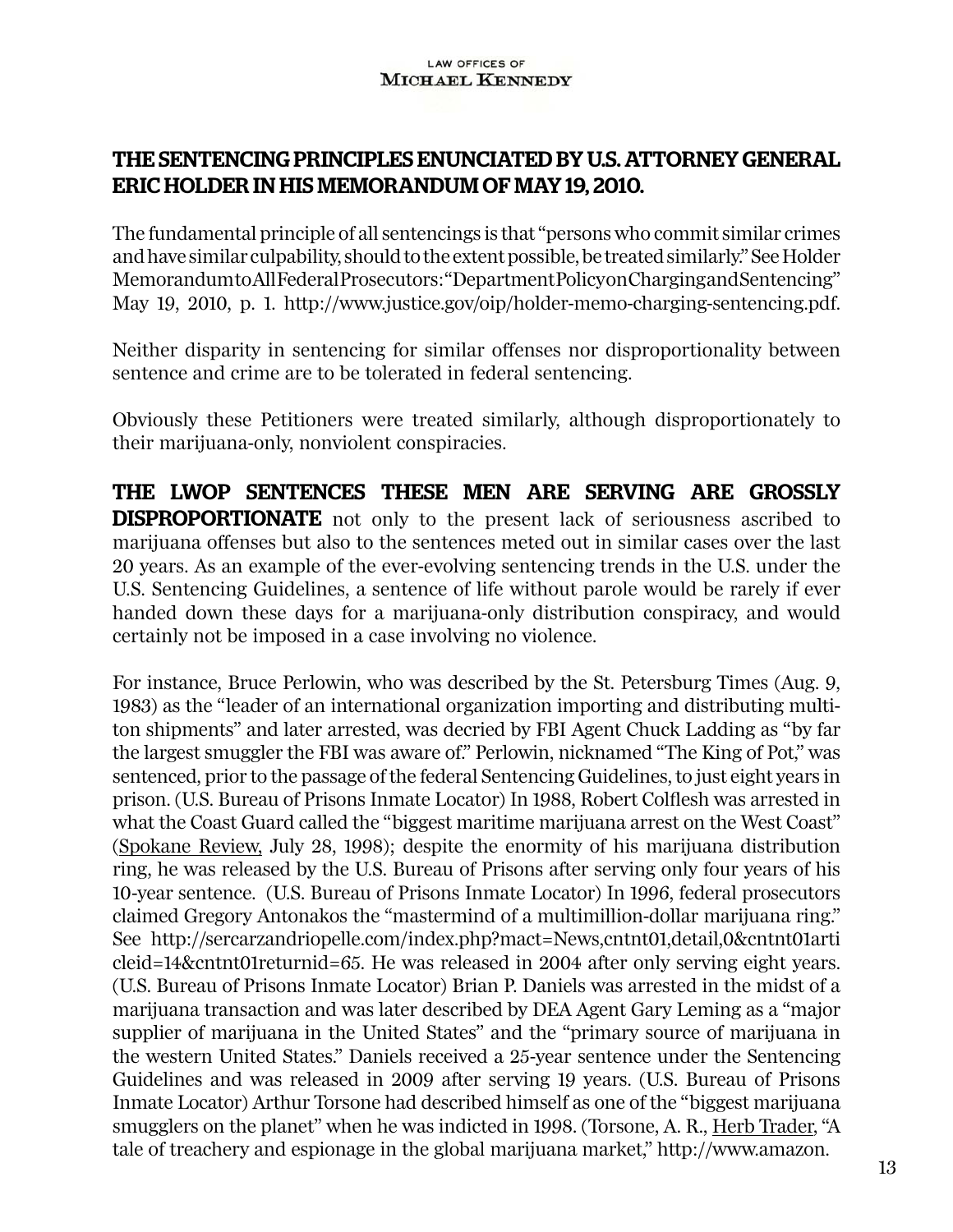com/dp/B00305GPGK ) Torsone was released in 2004 after serving eight years. (U.S. Bureau of Prisons Inmate Locator) Pseudo-celebrity Howard "Mr. Nice" Marks, branded the "largest smuggler of marijuana in the world," was sentenced to 25 years in 1998. (Marks, Howard, Mr. Nice, Secker & Warburg, 1996, p. 496) He was released seven years later to seek fame as he hawked his book, Mr. Nice, recounting his exploits and life as a marijuana dealer. (Marks, Howard, Mr. Nice, Secker & Warburg, 1996)

All of these ex-convicts were involved in marijuana distribution conspiracies dwarfing or comparable to the criminal conspiracies of which these Petitioners stand convicted. Some of these examples were litigated before, and some after, the adoption of the U.S. Sentencing Guidelines. Yet each of these arch–marijuana criminals received a definite (as opposed to indefinite) sentence and was allowed to return to society, theoretically rehabilitated. These Petitioners, though not branded as the biggest or the best or the worst, were given sentences that could only be terminated by their deaths, which are inevitable but the dates of which cannot, of course, be determined.

### Under 18 U.S.C. 3553 and the Holder Memo (above), the appropriate considerations for sentencing are:

**1. Seriousness of the offense:** Conspiring to distribute marijuana, in light of the legal and social acceptance of marijuana described above, can no longer be considered among those serious offenses for which LWOP sentences are usually given, e.g., murder, kidnapping, or terrorism. Of the hundreds of thousands of inmates in our prison system for drug offenses, these are the only five we can find over the age of 62 who were given LWOP sentences after trial for nonviolent, marijuana-only conspiracy violations under federal law and who gave us permission to seek clemency on their behalves. All were convicted after trial of engaging in conspiracies. The vast majority of marijuana offenders with no history of violence currently receive sentences ranging from probation to a few years in prison. These Petitioners' crimes do not warrant the seriousness of forfeiting their lives and permanent freedom for mere marijuana.

**2. Promote respect for the law:** Indeed, these disproportionate sentences and the Drug Wars that fostered them can cause and will do potentially long-lasting damage to our criminal justice system and promote disrespect for our laws and institutions.

**3. Provide just punishment:** Justice is a dynamic. What was "just" 15 years ago may not seem so today, in light of changing dynamics of public attitudes, generational differences in values and interests, scientific breakthroughs, advances in education and tolerance, erosion of Victorian mores and sensibilities, economic considerations, population growth and overcrowding, extended life spans, and conceptual changes in problem solving and dispute resolutions. It is hard to imagine that LWOP sentences would be found appropriate in this age of greater tolerance for marijuana, when the futility of drug prohibition has become more apparent with each passing year.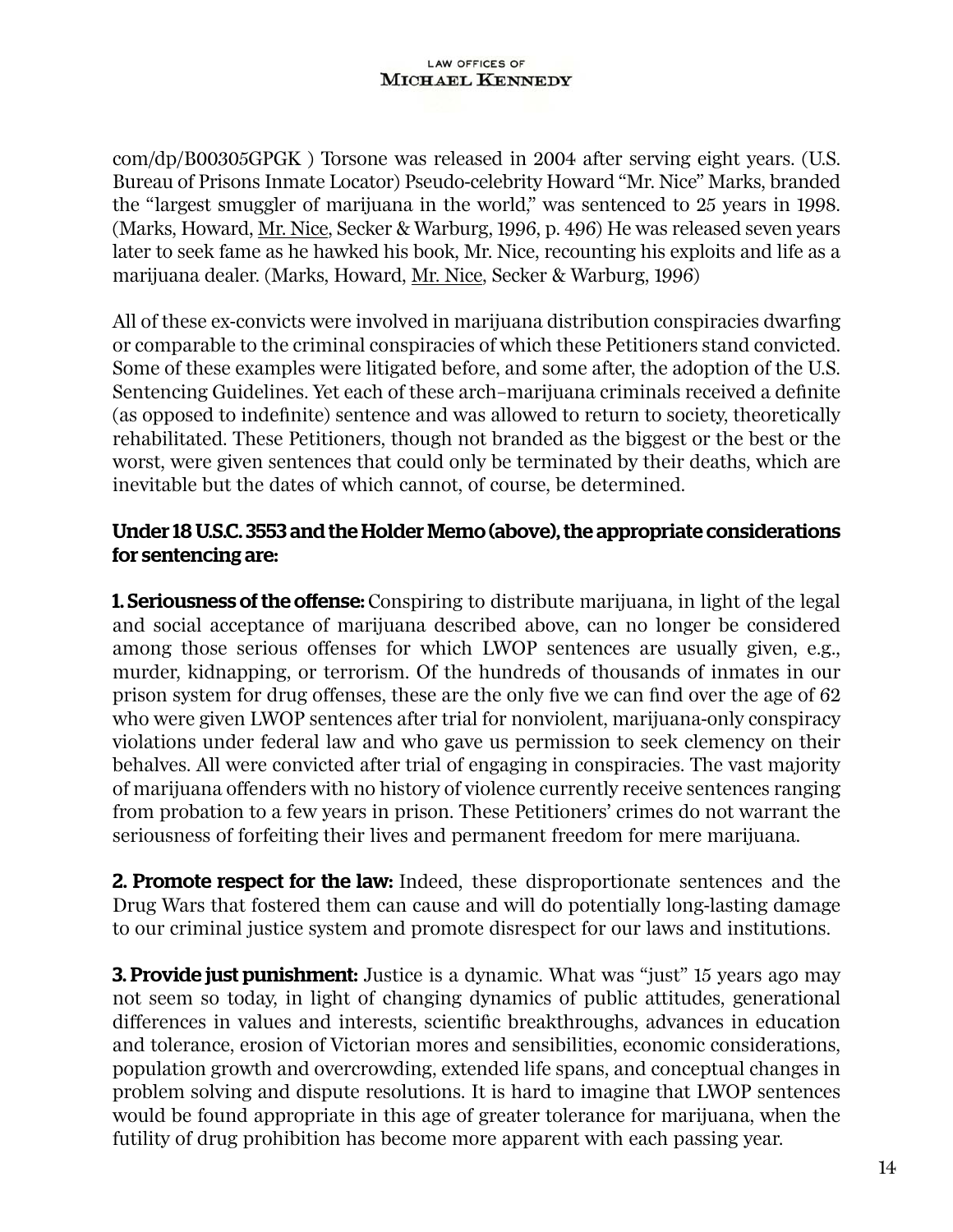**4. Afford deterrence:** Although the verdict remains mixed on the reality of deterrence, it can hardly be gainsaid that a life term as punishment for nonserious offenses would likely have some deterrent effect. However, a cost-benefit analysis reveals that there seems little doubt that the exquisite costs of LWOP would outweigh any imagined benefit to society. Our changing views on the efficacy of the death penalty make this point with increasing regularity and authority.

**5. Protect the public:** This is an absolute must in the calculus of any punishment, probably one of the most enduring principles of criminal jurisprudence. Do we really believe that—after 15 years of punishing confinement, the attainment of retirement age and the absolute lack of any history of violence among these model prisoners, whose only crime is peddling a substance, the harmfulness, addictiveness or dangerousness of which has never been satisfactorily established, either anecdotally or scientifically there exists any part of our society that needs protection from the Petitioners?

6. Offer defendant an opportunity for effective rehabilitation: These model prisoners have been afforded an average of 19 years of rehabilitation, presumptively effective, because even though they knew they would never be eligible for parole they availed themselves of every course, program or activity within the prison system that could help them help themselves and help their fellow inmates and conducted themselves in exemplary fashion throughout their long prison ordeals.

In sum, none of the principles of punishment has been dishonored by these prisoners, and no principle of criminal jurisprudence would be served by continuing their now undeniably excessive sentences. Clemency is justice in these circumstances, because life without parole is, in fact, a death sentence. But rather than have our government execute the condemned man, he is warehoused until he dies of "natural causes," doubtless accelerated by the deprivations of decades in prison. See Hamerlin v. Michigan, 501 U.S. 957, 997-1001 (1991): "Life sentence is the second most severe sentence."

The sentencing judges in Petitioners' cases may have had reservations about meting out such severe punishment, but under the Sentencing Guidelines, the judges had no discretion, arguably a Balance of Powers constitutional infirmity; LWOP sentences were mandatory under the Guidelines at the time of these sentences; LWOP was a mandatory minimum at that time. With sentences imposed and direct appeals exhausted, and with the sentences actually commenced, the law offers no way to correct this disparity between the mandatory life sentences of Petitioners and these similar marijuana cases, other than through presidential clemency by commutation of the sentences. This disparity has not been addressed by Congress. Instead it appears that federal prosecutors have learned to create charges that do not require mandatory life minimums for marijuana trafficking, and judges are no longer required to impose mandatory life sentences under the Guidelines. However the Guidelines have still not been formally amended to take LWOP out of the potential punishments for marijuana.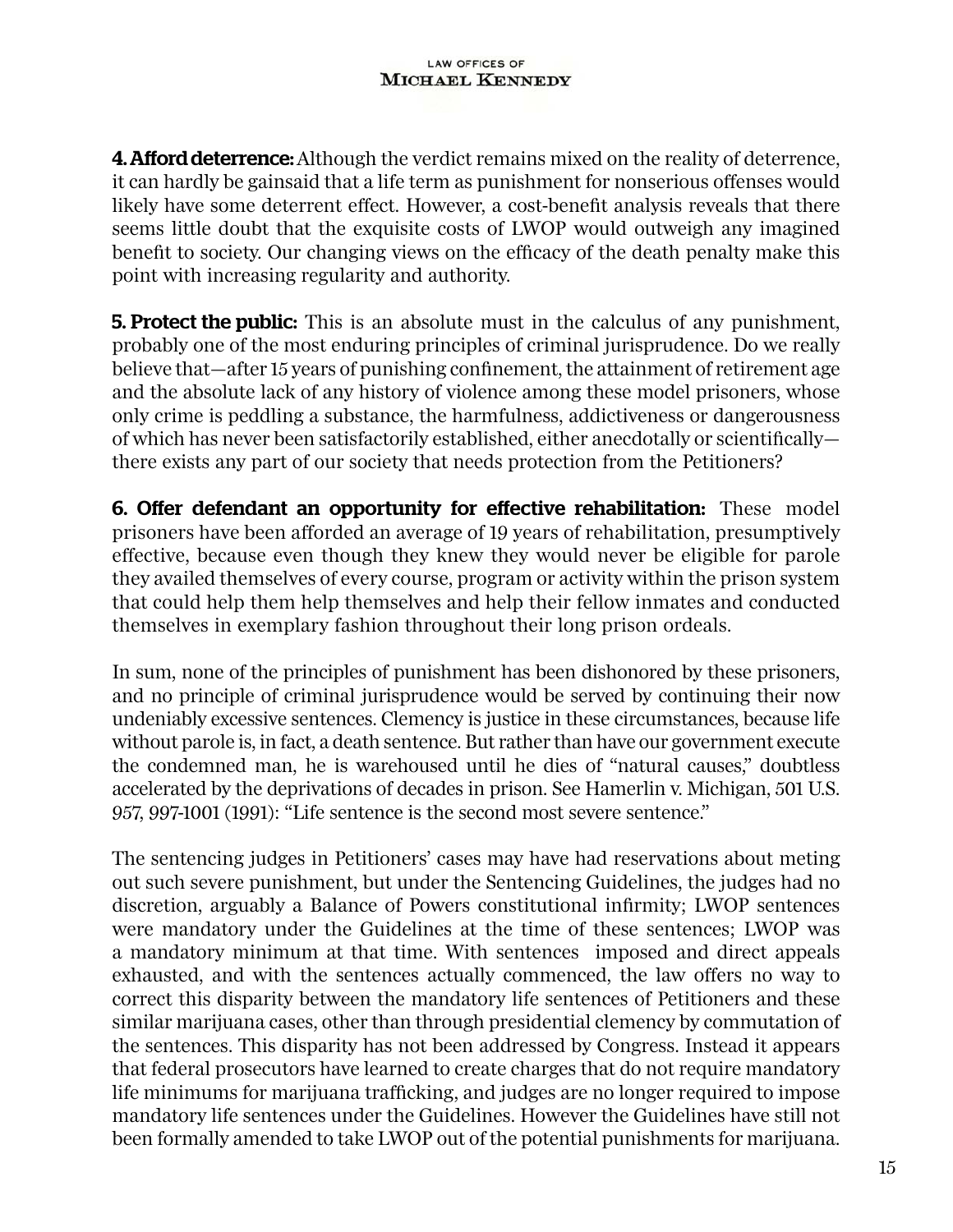Although Congress acted to take the disparity out of the sentences for crimes involving crack cocaine, they have not reformed the marijuana guidelines. Therefore, clemency and commutation remain the only hope these men have of avoiding death in prison.

Parenthetically, "cocaine kingpins" who were involved in cocaine trafficking—which became synonymous with sustained violence and the destruction of neighborhoods, wherein both the drug and its trafficking caused unspeakable harm—were sentenced to far less severe terms of imprisonment than were these Petitioners, who had no violence or harm to the public associated with their marijuana conspiracies.<sup>1</sup>

### PROPOSED SOLUTIONS TO THE DEVASTATING REALITIES AND PERVERSITIES OF THE EXPONENTIAL GROWTH AND COSTS OF THE GRAYING OF THE AMERICAN PRISON POPULATION

The American Law Institute, the acknowledged leader in criminal justice reform, has encapsulated its conclusions and recommendations, particularly on sentencing reform in the second draft of its Model Penal Code: Sentencing dated March 25, 2011. See also The Sentencing Project, "No Exit: The Expanding Use of Life Sentences in America," by Ashley Nellis and Ryan S. King, July 2009, particularly pp. 36–40.

Among the findings, conclusions and recommendations that are particularly relevant to the Petitioners' plight, ALI recommends:

- • a universal review of all sentences after the convicted has served 15 years in prison, noting that the actual percentage of convicts serving more than 15 years is in the low single digits; still a significant number of souls, in light of the burgeoning prison population of almost 2,380,000 inmates nationwide;
- • all long or life prison terms be closely restricted to those who pose real dangers to society;
- recidivism risks be carefully assessed in all long prison terms, noting especially that "lifers," when they do get out, have far and away the lowest recidivism rates of any other grouping; and the establishment of a comprehensive framework for good time and earned time reductions to sentences served.

<sup>1</sup> Ricky Donnell Ross was released after serving 20 years of his life sentence for his role in a \$3 million-per-day cocaine ring. *http://us.mg5.mail.yahoo.com/neo/*

*launch?.rand=d43n79oenjthq*. Heroin and cocaine kingpin Felix Gallardo, whose case was associated with the ignominious torture and murder of undercover DEA Agent Enrique Camerana, only served four years total despite the size and lucrative earnings of his violent cocaine distribution network. *http://www.pbs.org/wgbh/pages/frontline/shows/mexico/etc/arellano.html.* Manuel Filipe Salazar-Espinosa was identified by federal law enforcement as the "world's most significant kingpin" before he was sentenced to a 30-year term. Jorge Aprilla-Perea was sentenced to just 30 years in 2007, even though he was called the "world's biggest drug kingpin responsible for billions of dollars of drugs." *http://www.justice.gov/usao/nys/pressreleases/February07/asprillapereasentencngpr.pdf.* Jorge Mario Paredes-Cordova, the "world's most significant drug kingpin convicted of a massive armed cocaine conspiracy," received just 31 years for his crimes. *http://www.justice.gov/usao/nys/pressreleases/ November09/paredescordovahorgemarioverdictpr.pdf*. 16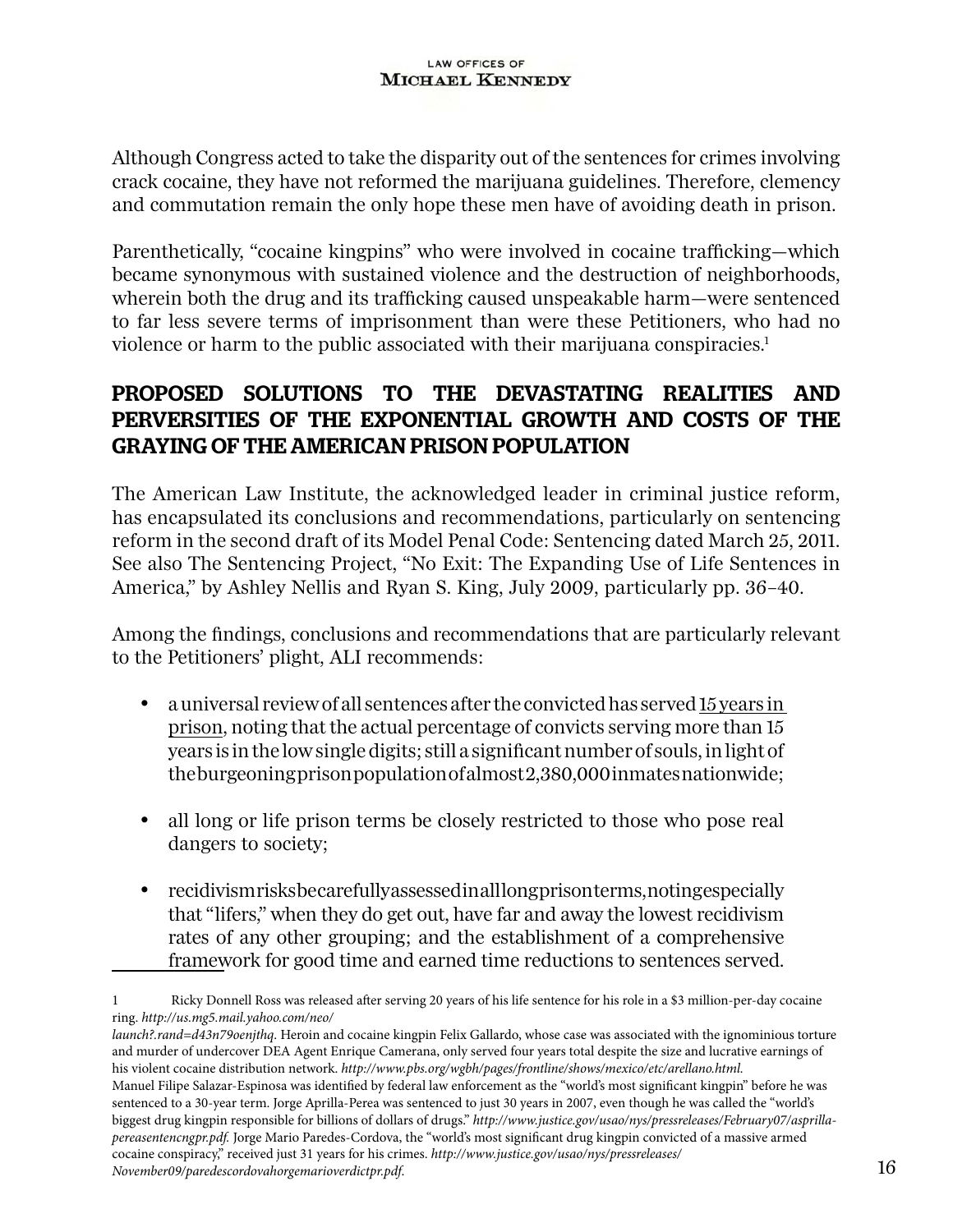• ALI further notes that throughout the 19th and most of the 20th century, prison populations remained relatively modest, but from 1970 to 2000 incarceration rates quadrupled. This mass incarceration explosion is 5 times greater than that in the United Kingdom, 6.5 times greater than Canada's, 9 times more than Germany's, 10 times more than Norway's or Sweden's and 12 times more than Japan's, Finland's and Denmark's. It is expected that 2010 to 2019 will become the most punitive decade in U.S. history. American prison rates remain at an all-time high despite the fact that crime rates have been falling throughout the U.S.

ALI Model Penal Code 305.6: "resentencing . . . after 15 years served there is a presumption that much new information about the prisoner will have accumulated, new criminological knowledge may exist about the offenders' rehabilitation, broader societal values (as with marijuana) may have shifted. . . . If the offender presents a continuing danger to the community, the sentence can remain undisturbed on incapacitation grounds (i.e., incapable of being law abiding). Where (as with these Petitioners) there are no reasonable grounds to believe the prisoner presents a danger to public safety, incapacitation does not apply, e.g., progress in correctional treatment programs and behavior while institutionalized can now support a low assessment of recidivism risk; in which case there is no sound rationale for continued incarceration." (emphasis added)

Additional conclusions by ALI, pertinent to Petitioners: (underlined emphasis added)

Page 86: "... sentence modification on proportionality grounds may be warranted if the opprobrium attached to certain criminalized conduct has diminished (à la marijuana) over a long period of time . . . When a subject is controversial and the public's attitudes are in flux, there is a possibility that 'a new consensus' as to offense gravity is emerging. . . ." Herein ALI singles out marijuana as an example.

Drug offenses have no identifiable victim. (page 89)

Page 93 covers some studies of long-termers and the change in criminal propensity over the life course.

The ALI concludes that the most severe sanction in criminal law should be life in prison with a meaningful possibility of release before the prisoner's natural death. This is the "Second Look" called for by the ALI. Service of more than 15 years would constitute "exceptional circumstances," raising a presumption in favor of release, along with advanced age, physical or mental infirmity, or exigent family circumstances justifying a modification of the life penalty.